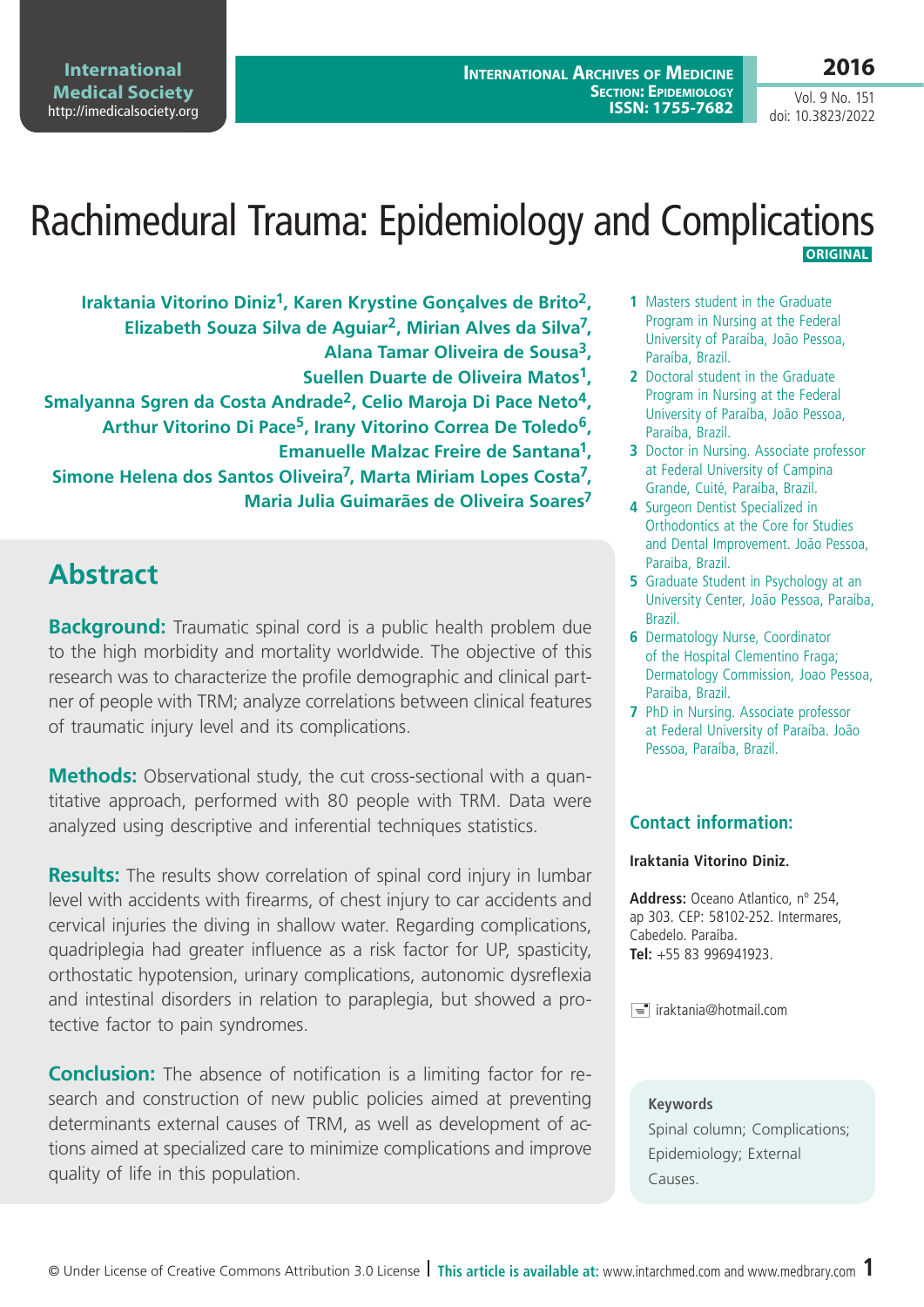**2016** Vol. 9 No. 151

doi: 10.3823/2022

## **Introduction**

The rachimedural trauma (TRM) is defined as any injury that primarily affects the spine, including whether or not the spinal cord or nerve roots, in any of its segments, which can lead to motor, sensory, autonomic and psychoaffective disorders, temporarily or permanently, complete or incomplete [1- 2]. These transformations are manifested mainly as paralysis or paresis of members, change in muscle tone, alteration of surface and deep reflexes, alteration or loss of different sensitivities (tactile, painful, vibratory, by pressure and proprioceptive), sexual dysfunction, and autonomic changes as vasoplegia, alteration of sweating, loss of bladder and bowel control, among other [1].

According to the *American Spinal Injury Association* (ASIA), the classification of spinal cord injury which is defined as the standard method for evaluating the neurological status of individuals with TRM. It is divided into five levels, namely: complete lesion, without motor and sensory preservation - ASIA A, incomplete injury - ASIA B, although it is incomplete, there is loss of motor function, but it keeps the sensory function, which does not occur with ASIA C and D, in which the person does not lose motor function and they differ from each other with regard to the degree of force and normal/without injury - ASIA E. This specification uses as a parameter the degree of lesion involvement [3].

TRM represents a public health problem, given its high morbidity and mortality in the world's population, in addition to the functional repercussion and individual and social costs associated with installed deficiencies [4].

Additional to the exposed aspects, it should be noted that this is a reportable disease, and findings concerning the quantitative about the real situational diagnosis of Brazil are rare.

Studies estimate a worldwide incidence of TRM between 9 and 50 cases/million inhabitants, with involvement primarily in major urban centers [5-6]. In Brazil, there are about 6,000 to 8,000 new cases of TRM per year [1], being spent on average of R\$ 9 billion per year for the trauma care [5]. The etiology of trauma is among traffic accidents, accidents with firearms, falls from height, diving into shallow water and aggressions [7, 2].

In a convergent manner to current paradigms, it is understood that epidemiological studies related to traumatic spinal cord injuries are important because of the impact that these cause to the individual, in the psychological, personal and biological, or economic and social, levels.

Given the above, it substantiates that the epidemiological knowledge regarding TRM can provide subsidies for the development of prevention programs, etiological factors of TRM and improvement in primary care [2]. Therefore, the current study aimed to: characterize the socio-demographic and clinical-epidemiological profile of people with TRM; and analyze correlations between clinical characteristics, level of injury and complications in the person with TRM.

# **Method**

This is an observational and cohort-cross study, with a quantitative approach, performed with the population of individuals with TRM registered in four associations, three rehabilitation centers and three public hospitals in the city of João Pessoa/Paraíba/ Brazil, totaling 10 institutions.

From the incidence estimate for the TRM extracted based on scientific literature, which identifies the occurrence of 10,000 new cases of TRM each year in Brazil, with an incidence of 5.38% [8], a statistical sample calculation was performed. The sample size was calculated based on a 5% margin of error (Error = 0.05) with α = 0.05 (Z0.025 = 1.96) and considering as exposed population 723,514 individuals residing in João Pessoa/Paraíba/Brazil [9]. So it is configured that at least 79 people should be interviewed within the period reserved for data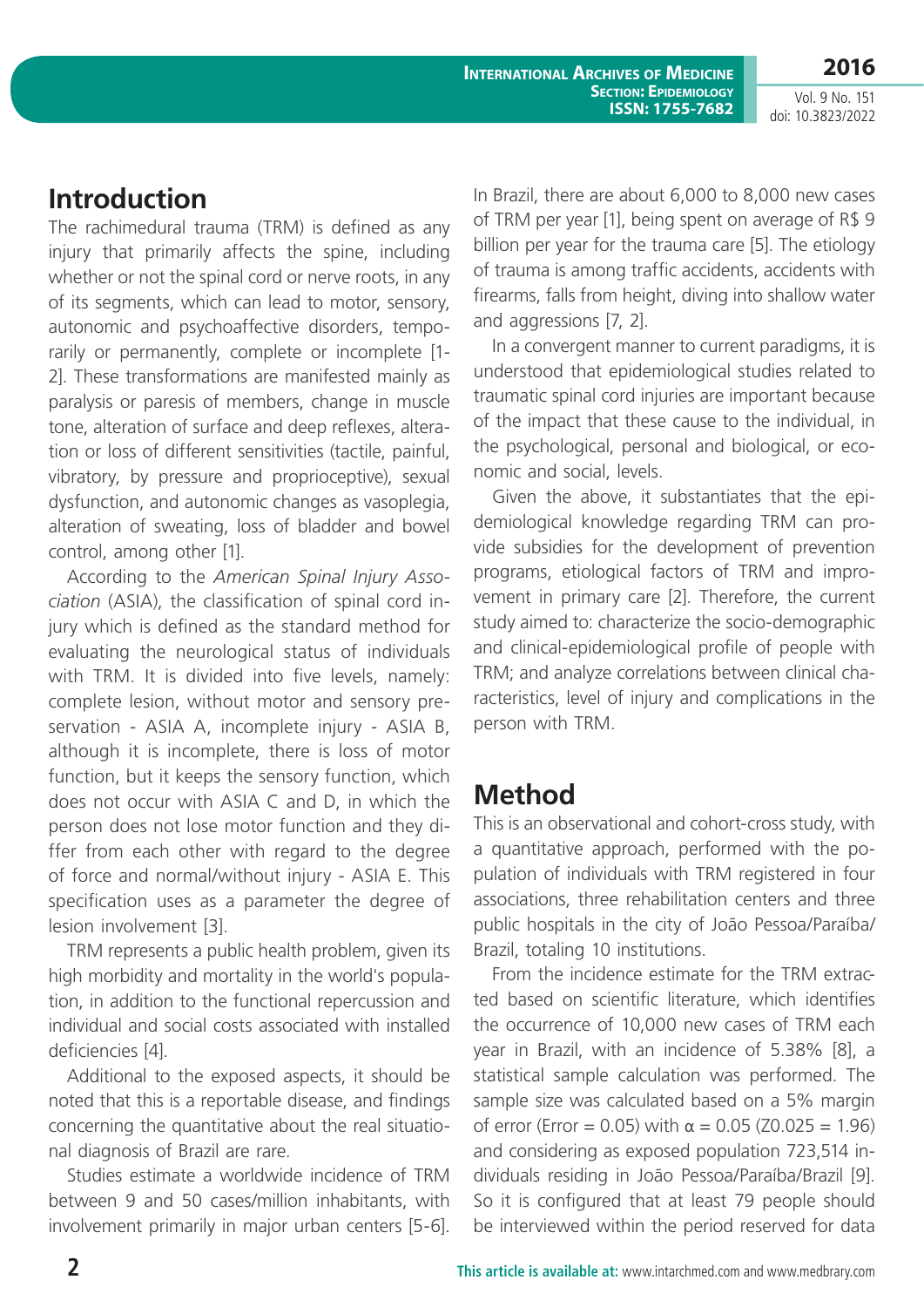collection, so that the sample presented statistical significance.

 The sample consisted of 80 participants who met the inclusion criteria of being more than 18 years old. The exclusion criterion used was the variation of cognitive state, in the case where it prevents the interview. The criterion of discontinuity was the waiver to participate in the study after collecting data, which did not happen to any participant.

The data collection instrument consists of an interview form with questions involving the sociodemographic and clinical characterization of individuals with TRM. For its construction, observations and evaluations carried out by one of the researchers were used as reference, based on what is in international and national guidelines [10-12], which was verified by *specialists* and subject to the achievement of pre-test with twenty (20) patients, randomly selected. Participants in the pilot test were not included in the sample.

The operational structure used for data collection was a convenience sampling, i.e., the individuals interviewed were selected based on their presence in the institutions between May and November 2014. When conducted in institutions, the interviews took place in a reserved manner, in individual rooms, while the other interviews occurred at home. This contact was generated by network, that is, customers or professionals themselves informed about people with TRM, who were not attending the institutions. In this way, we made telephone contact with these people, who were previously informed about the research and asked about their availability of participation. After their acceptance, the convenient day and time for the visit was scheduled.

After collection, the data were collected, stored and analyzed using the *Statistical Package for Social Science* (SPSS) statistical program, version 20.0, being applied descriptive statistics techniques with absolute numbers, percentages; it was used for characterization of the research subjects and inferential statistics for correspondence analysis, to verify mul-

tivariate association between the causes of trauma, level of injury and trauma sequelae. The Chi-square test and Relative Risk were used in order to verify and magnitude of this association between sequel and the complications of spinal cord injury. It was considered the significance level of 95%. It should be noted that for relative risk classification cutoff point was used as the following classification: 1-1.2 trivial risk; 1.2-1.9 small risk; 1.9-3.0 moderate risk; 3.0-5.7 great risk; > 5.7 risk [13].

It is remarkable that the research was approved by the Research Ethics Committee of the University Hospital Lauro Wanderley (HULW), under protocol number 423/2011 and CAAE N 0058.0.462.126-11, in compliance with the requirements of Resolution 196/96, revoked by 466/12 of the National Health Council [14] and Resolution 311/2007 of the Federal Council of Nursing.

### **Results**

The sample was constituted by 80 patients of both genders, aged between 18 and 89 years (Average  $36.23 \pm 13,81DP$ ). There was a predominance of individuals in economically active range of 21-40 years old (65.1%), being 59 (73.8%) male, single and/or married - both with 36 (45%) - without children 29 (36.3%). As for education, 64 (80%) individuals had more than four (4) years of study and basic monthly income of 1 to 3 minimum wages, 58 of them (72.5%).

Regarding clinical aspects, 45 (56.3%) individuals presented predominantly thoracic injury followed by 20 (25%) back injury. Etiologically, the traffic accidents stood out, being 29 (36.3%), followed by firearms, 25 (31.3%). Relative to the trauma sequel, most had complete paraplegia - 45 (56.3%) - followed by incomplete paraplegia - 25 (31.3%).

Regard to multivariate associations between the cause of the trauma and the level of spinal cord injury, it was observed that injuries by firearms were related to lower back trauma, while cervical lesions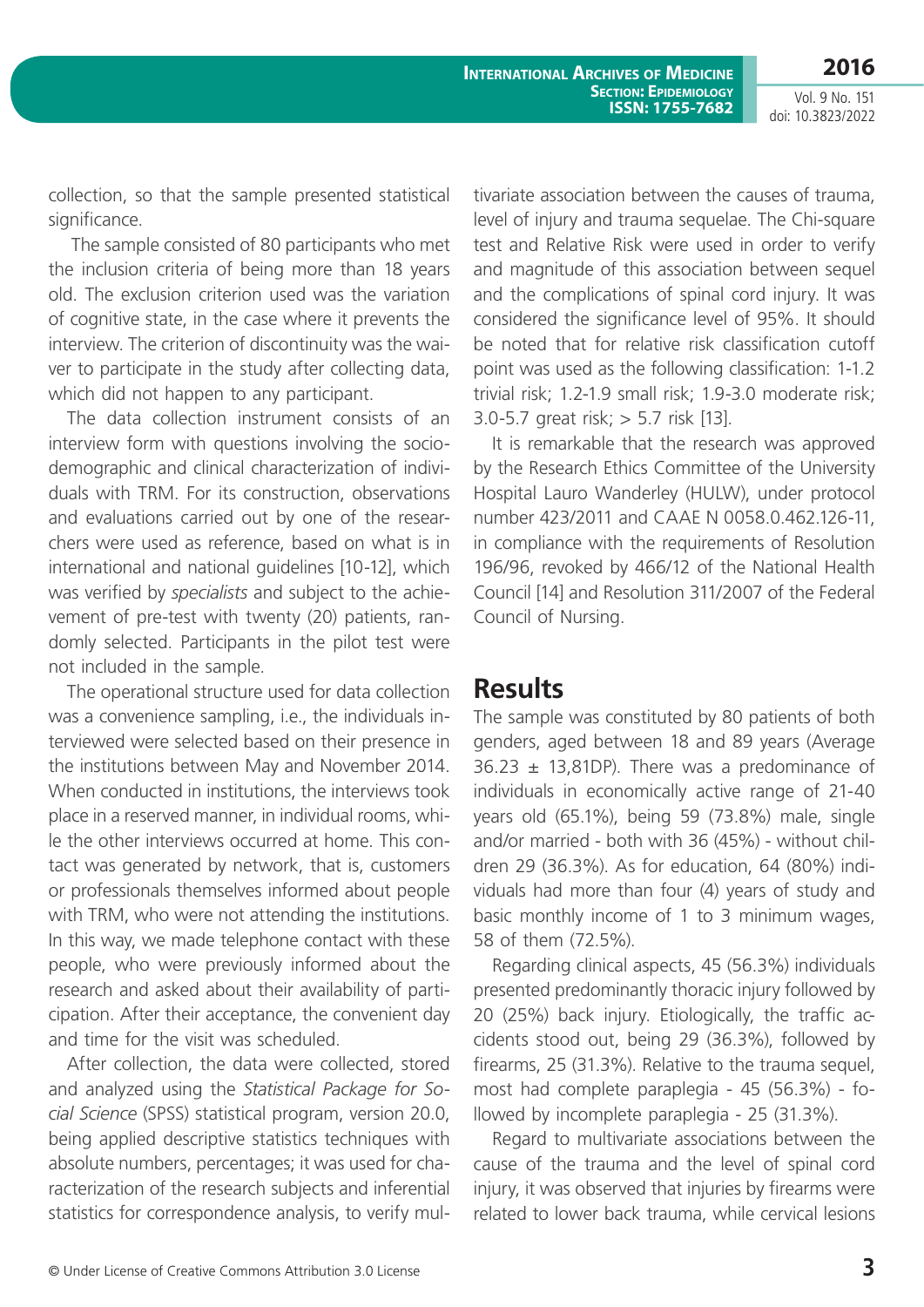**2016**



**Figure 2:** Representation of the cause of trauma and type of sequel to the two-dimensional plane. João Pessoa/PB, 2014.



corresponded to diving and traffic accidents, which had closer ties with thoracic lesions **(Figure 1)**.

The correlation between the cause of trauma and sequelae presented was demonstrated by means of two-dimensional correlation analysis: road accidents with complete paraplegia; injury by firearm with complete and incomplete paraplegia; and diving with incomplete quadriplegia. **(Figure 2)**

Given the known morbidity and mortality related to TRM, the main complications presented and their association with the generated sequels were investigated within the sample.

For categorization of the relative risk, the most frequent complications in patients with spinal cord injury were first described, as **Table 1**.

In the relative risk analysis, it appears that quadriplegia increases the risk of complications in the TRM, except for pain syndromes, to which it presents a protection factor. Correspondingly, the association between the level of spinal cord injury (cervical (quadriplegia) or thoracic or lumbar injury (paraplegia), it is perceived increased risk of all complications, except for pain syndromes for which it is a protection factor **(Table 2)**.

**Table 1.** Prevalence of complications associated with spinal cord injury (n=80). João Pessoa/PB, 2014.

| <b>Type of Complication</b>                  | N  | $\%$ |  |
|----------------------------------------------|----|------|--|
| Urinary complications                        | 76 | 96.2 |  |
| Pressure ulcer                               | 60 | 75.9 |  |
| Spasticity                                   | 50 | 62.5 |  |
| Painful syndrome                             | 43 | 54.4 |  |
| Intestinal disorders                         | 43 | 54.4 |  |
| Orthostatic hypotension                      | 23 | 29.1 |  |
| Autonomic dysreflexia                        | 20 | 25.3 |  |
| Course: Direct Conrobe Loão Dessoo (DD, 2014 |    |      |  |

**Source:** Direct Search. João Pessoa/PB, 2014

**Table 2.** Association between type of sequel (paraplegic/quadriplegic) and complications of TRM (n=80). João Pessoa/PB, 2014.

| <b>Type of Complication</b>                                                                   | <b>Type of sequel</b><br>(tetraplegic/paraplegic) |                 |  |
|-----------------------------------------------------------------------------------------------|---------------------------------------------------|-----------------|--|
|                                                                                               | <b>RR</b>                                         | IC (95%)        |  |
| Pressure ulcer                                                                                | 1.027                                             | 0.707-1.493     |  |
| Spasticity                                                                                    | 1.266                                             | 0.853-1.880     |  |
| Orthostatic hypotension                                                                       | 2.160                                             | 1.065-1.382     |  |
| Painful syndrome                                                                              | 0.583                                             | $0.227 - 1.502$ |  |
| Urinary complications                                                                         | 1.045                                             | 0.994-1.098     |  |
| Autonomic dysreflexia                                                                         | 1.373                                             | 0.499-3.777     |  |
| Intestinal disorders                                                                          | 1.261                                             | $0.756 - 2.105$ |  |
| Source: Direct Search. João Pessoa/PB, 2014.<br>*RR = Relative risk; IC = Confidence interval |                                                   |                 |  |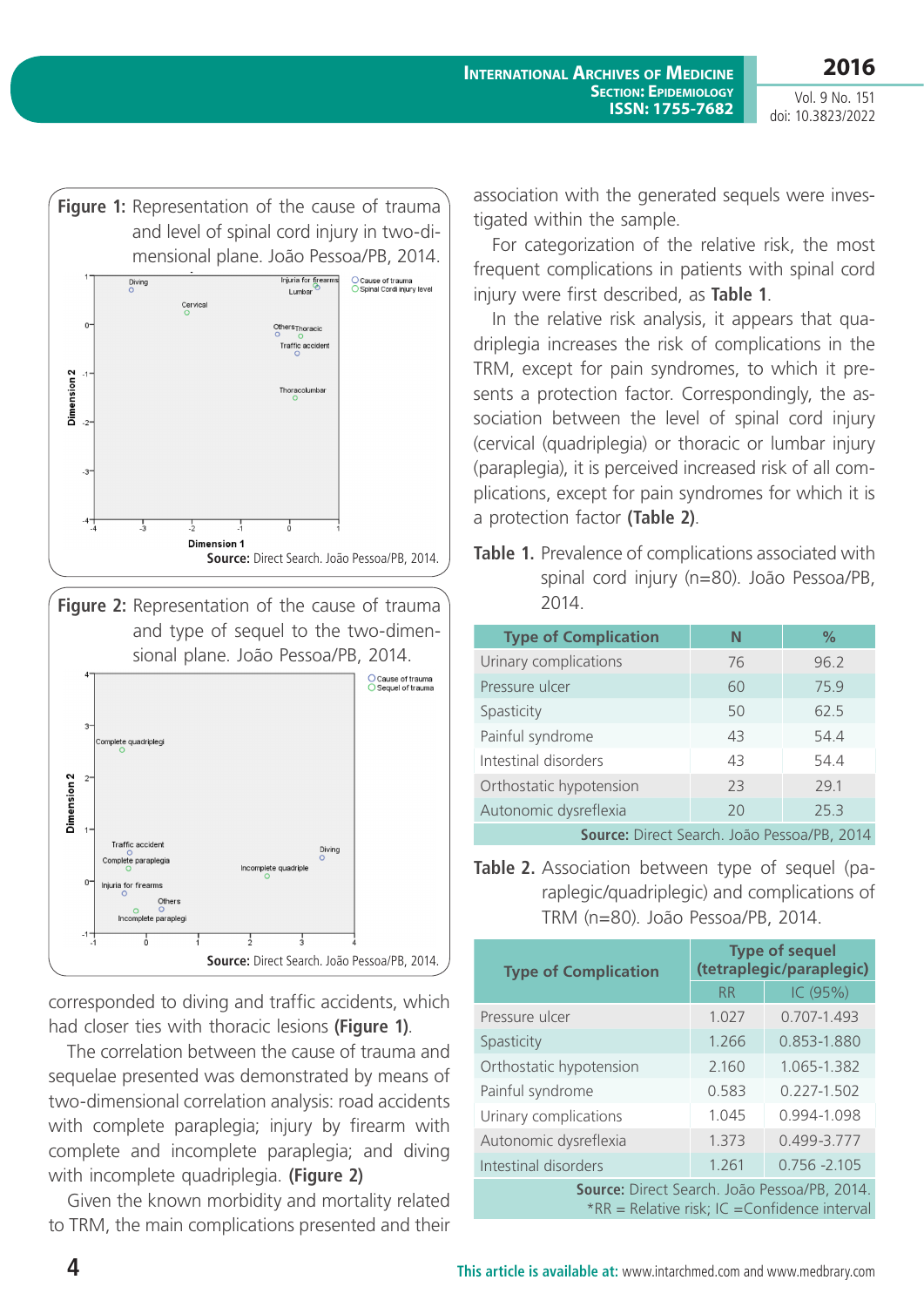**2016** Vol. 9 No. 151 doi: 10.3823/2022

# **Discussion**

In this study, the sociodemographic characteristics of the respondents resembles the scenario described by other researchers, mainly males and individuals in the economically active age group [2, 4, 15-19]. The results also point to correlation of lumbar spinal cord injury to accidents caused by firearms, of chest injury to car accidents and cervical injuries caused by diving in shallow water. Regarding the complications, it is noted that quadriplegia had greater influence as a risk factor for pressure ulcer, spasticity, orthostatic hypotension, urinary complications, autonomic dysreflexia and intestinal disorders, in relation to paraplegia, but showed a protective factor with respect to pain syndromes.

Although there is disagreement about which one is the main cause of spinal cord trauma - trafficaccidents or firearms -, it is correct to say that both are configured as relevant sources of this trauma [2,6,20]. The level of spinal cord injury is related to the etiology of trauma, thus it can be explained according to the shock kinematics and biomechanics. The use of biomechanics has an important role in the knowledge of the trauma mechanism, nevertheless it predicts the kind of injury and gravity the victim presents [21].

Traumas related to the spine are usually of great energy and may result in immediate risk to life and evolve with high morbidity and mortality. In this study, through the analysis of correspondence in two-dimensional plane, we can observe a direct relation between the accidents by firearms with lumbar trauma, car accidents with chest injuries and diving with cervical lesions **(Figure 1)**.

Epidemiological studies on TRM point the thoracic and thoracolumbar as the segments most affected by trauma in car accidents. These segments are more susceptible to injury due to the abrupt change of the fixed segment, between the rib cage and the lumbar spine. Thus, when movements occur beyond physiological limits, the injury occurs most easily in this segment [2, 5, 22].

Still concerning traffic accidents, we emphasize the targeted epidemiological significance to its preventable condition, when obeying traffic laws, improving signposting of roads and using protective measures and required equipment, such as seat belts, helmet, among others. In this context, the study carried out by Vasconcelos and Riberto [4] shows the need to further invest in awareness of the importance of respecting traffic laws, including mandatory use of such equipment.

As for accidents with firearms, it is postulated that the kinematics of trauma involves kinetic energy transfer to the spinal cord, with disruption of axons, nerve cell damage and rupture of blood vessels that cause the primary spinal cord injury and, in the acute stage, followed by hemorrhage and necrosis of the gray matter. The physical separation of the spinal cord tract typically does not occur in non-penetrating trauma, while in the perforating trauma, the most common mechanism is the cord laceration [23-24].

The traumas posed by firearms are mostly associated with urban, public or domestic violence. Thus, it is configured for scoring a young and economically active population, further aggravating the costly impact on public health.

When the etiology of the trauma was diving in shallow water, this study has found its correspondence with the lesions in the cervical region, and these findings were shared by other researchers [25]. The authors also suggest changes in public policies, especially in urban areas, with education and prevention for falls from height campaigns, caution diving in shallow water and automobile and motorcycle accidents, in order to reduce cases of TRM.

Concerning correlations between the causes of trauma and the types of sequel generates by these causes, correspondences were observed between accidents by firearms and paraplegia (complete and incomplete), traffic accidents and the complete paraplegia, and accidents by diving and tetraplegia **(Figure 2)**. As mentioned previously, the kinematics of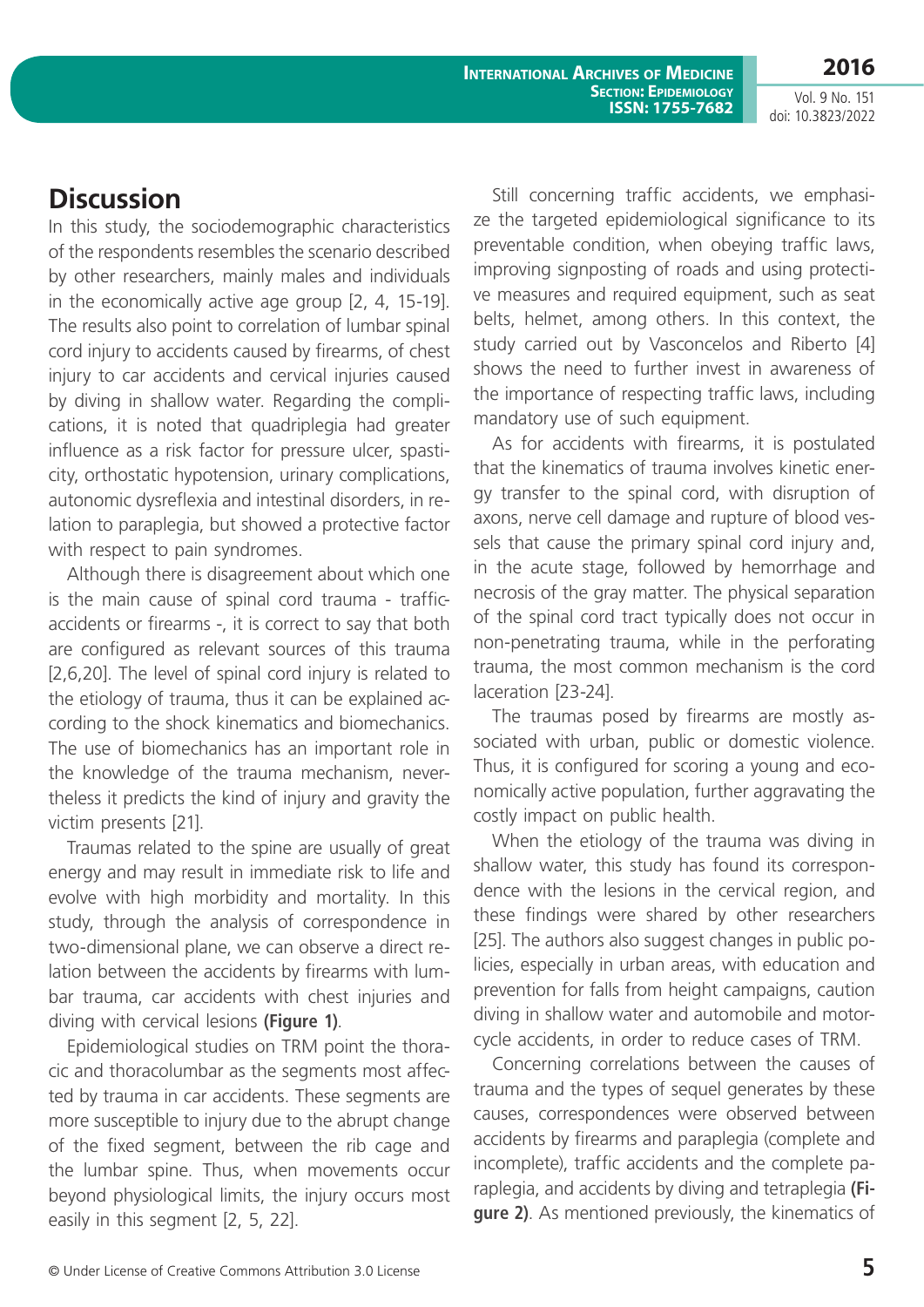Vol. 9 No. 151 doi: 10.3823/2022

**2016**

the trauma is reflected at the level of the lesion and kind of sequel. Thus, we point out that as thoracic and cervical segments appear as the most committed, they refer to the greater risk of paraplegia and tetraplegia, respectively. Other studies corroborate with this [25, 5] aspect, as well as the definitions of *American Spine Injury Association* for the neurological classification of TRM [3].

The above data are important because they predict which complications are more likely to occur, providing support in relation to the therapeutic needs and targeted preventive care to these patients. This research highlights as TRM complications the urinary disorders, pressure ulcer, spasticity and pain syndrome and intestinal disorders **(Table 1)**. Other studies corroborate with the findings, describing those mentioned above as the main complications [1,26 -29], although other problems such as pulmonary disorders, are enough referenced as a major complication in these patients [2].

The severity of spinal cord injury is directly related to the type of sequel presented by the individual suffering trauma, and that gravity is increased from the initial level of neurological damage, considered as the most important predictors of neurological outcome of patients. Since the higher this is, the greater the severity. The clinical characteristics, related to the neurological examination, the demographic characteristics and the etiology of injury, help to define more accurately the profile of each individual for the recovery and survival [30].

Considering the connection between the complications found in the sample and the type of sequel (paraplegic/quadriplegic), it was observed that quadriplegia was associated with higher relative risk of developing complications (pressure ulcer, spasticity, orthostatic hypotension, urinary complications, autonomic dysreflexia and intestinal disorders), while it was presented as a protective factor for pain syndromes compared to cases of paraplegia **(Table 2)**.

Secondary clinical complications to TRM are influenced by demographic factors and characteristics related to injury. In0 this context, it is observed that the syndromic of quadriplegia, and ASIA-A neurological status (complete lesion), increase the risk of morbidity and mortality [2].

Concerning the protection factor for pain syndromes, observed by tetraplegic in this study, in relation to paraplegia, it is embodied that this complication is common among individuals with TRM, and may be classified as musculoskeletal or visceral neuropathic, which may be related to neuro-spasticity phenomena, tissue inflammation or visceral onsets [31-32]. In this context, the intensity of pain refers to disabilities, often more emphatic than the loss of functionality. In this regard, studies show in their results that the pain intensity average was higher among individuals with paraplegia when compared with those with tetraplegia [33-34], which corroborates the findings of this study.

### **Conclusion**

In this study, the sociodemographic and clinical profile of people with TRM presented predominance of male, in the younger age groups economically active, with chest and back injuries resulting from automobile accidents, followed by firearms. Concerning the established correlations, it was observed that traffic accidents and firearm were related to thoracic and lumbar injuries, respectively, and complete/incomplete paraplegia. The main complications were urinary, followed by the UPP and spasticity. Among the listed, quadriplegia was presented as risk to all of them, with the exception of pain syndromes. That said, it is embodied in the scope of the proposed objectives.

Given this research, we understand the vehement need for compulsory notification in Brazil so that, through the records, it will be possible to understand the degree of severity of the injury and its physical, psychological and social impact on affected people, as well as the economic impact for the nation. The absence of notification is a limiting fac-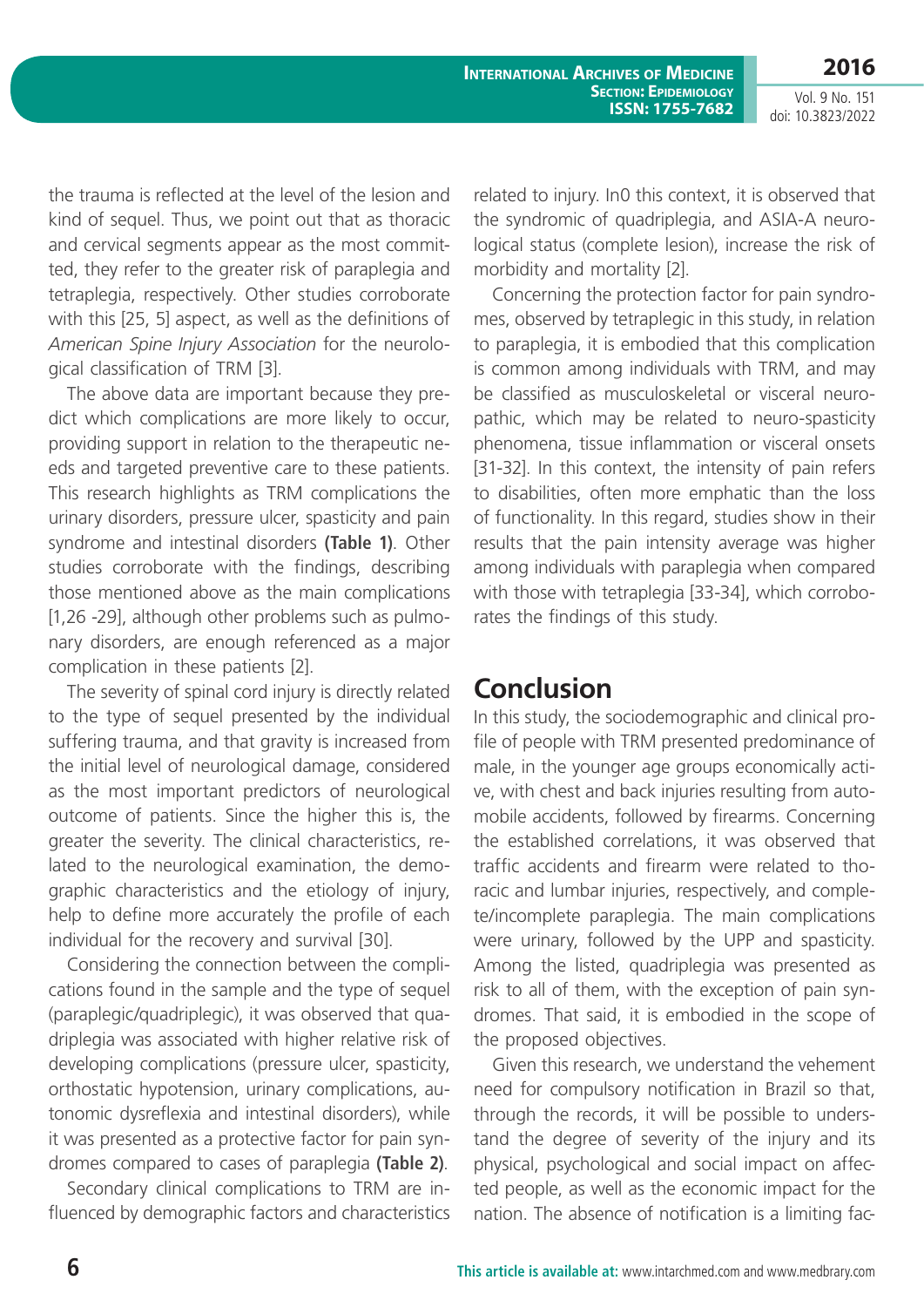tor for the research and construction of new public policies aimed at prevention of determinant external causes of TRM, as well as elaborate actions directed to the specialized care to minimize complications and improve quality of life. The trauma kinematics approach highlights the importance of this understanding for the most insightful performance of Healthcare staff.

The access to people with TRM, because of the lack of their registration in the public health system, was a limiting factor to the study.

Nursing as a science responsible for the direct care by health education and rehabilitation potential, should improve and develop studies that further deepen this theme and which point new perspectives of care for people with TRM.

### **List of abbreviations:**

PU: Pressure Ulcer SPSS: *Statistical Package for Social Science* HULW: University Hospital Lauro Wan¬derley CAAE: Certificate of Presentation for Ethical Con-

sideration

RR: Relative Risk

IC: Confidence interval.

# **References**

- **1.** Ministério da Saúde. Secretaria de Atenção à Saúde. Diretrizes de Atenção à Pessoa com Lesão Medular. Brasília: Ministério da Saúde; 2015.
- **2.** Morais DF, Spotti AR,Cohen MI, Mussi SE; Melo Neto JS, Tognola WA. Perfil epidemiológico de pacientes com traumatismo raquimedular atendidos em hospital terciário. *Coluna/Columna* [Internet]. 2013 [cited 2016 mar 20]; 12(2):149- 152 Available from: [http://www.scielo.br/scielo.php?script=sci\\_](http://www.scielo.br/scielo.php?script=sci_arttext&pid=S1808-18512013000200012&lng=en&nrm=iso) [arttext&pid=S1808-18512013000200012&lng=en&nrm=iso](http://www.scielo.br/scielo.php?script=sci_arttext&pid=S1808-18512013000200012&lng=en&nrm=iso)
- **3.** American Spinal Injury Association (ASIA). International Standards for Neurological Classification of SCI (ISNCSCI) [Internet]. 2015. Disponível em: [http://www.asia-spinalinjury.](http://www.asia-spinalinjury.org/elearning/isncsci_worksheet_2015_web.pdf) [org/elearning/isncsci\\_worksheet\\_2015\\_web.pdf](http://www.asia-spinalinjury.org/elearning/isncsci_worksheet_2015_web.pdf)
- **4.** Vasconcelos ECLM, Riberto M. Caracterização clínica e das situações de fratura da coluna vertebral no município de ribeirão preto, propostas para um programa de prevenção do trauma raquimedular. *Coluna/Columna* [Internet]. 2011[cited 2016 abr 15]; 10(1):40-3 Available from: [http://www.scielo.br/scielo.](http://www.scielo.br/scielo.php?script=sci_arttext&pid=S1808-18512011000100007) [php?script=sci\\_arttext&pid=S1808-18512011000100007](http://www.scielo.br/scielo.php?script=sci_arttext&pid=S1808-18512011000100007)
- **5.** Brito LMO, Chein MBC, Marinho SC; Duarte TB. Avaliação epidemiológica dos pacientes vítimas de traumatismo raquimedular. Rev. Col. Bras. Cir [Internet]. 2011 [cited 2016 mai 09]; 38(5):304-9, Available from: [http://www.scielo.br/scielo.](http://www.scielo.br/scielo.php?script=sci_arttext&pid=S0100-69912011000500004&lng=en&nrm=iso) [php?script=sci\\_arttext&pid=S0100-69912011000500004&lng](http://www.scielo.br/scielo.php?script=sci_arttext&pid=S0100-69912011000500004&lng=en&nrm=iso) [=en&nrm=iso](http://www.scielo.br/scielo.php?script=sci_arttext&pid=S0100-69912011000500004&lng=en&nrm=iso)
- **6.** Devivo MJ. Epidemiology of traumatic spinal cord injury: trends and future implications. Spinal Cord. [Internet]. 2012 [cited] 2016 abr 20]; 50 (5):365-72. Available from: [https://www.](https://www.researchgate.net/publication/221770873) [researchgate.net/publication/221770873](https://www.researchgate.net/publication/221770873)
- **7.** Viúdes MAA, Costa JM, Perez CM. Perfil dos pacientes internados por trauma raquimedular em hospital público de ensino. Rev. méd. [Internet]. 2015 [cited] 2016 abr 16]; 25(3):380-06. <http://www.rmmg.org/artigo/detalhes/1815>
- **8.** Gotfryd AO, Franzin FJ, Poletto PR, Carneiro Neto NJ, Nogueira Júnior RC, Ferreira Júnior LCL. Fracture-dislocation of the thoracic spine during second trimester of pregnancy: case report and literature. Rev Bras Ortop. [Internet]. 2012 [cited 2015 Nov 21]; 47(4):521-5. Avaliable from: [http://www.scielo.br/](http://www.scielo.br/scielo.php?script=sci_arttext&pid=S0102-36162012000400021) [scielo.php?script=sci\\_arttext&pid=S0102-36162012000400021](http://www.scielo.br/scielo.php?script=sci_arttext&pid=S0102-36162012000400021)
- **9.** Brasil. Instituto Brasileiro de Geografia e Estatística. IBGE [Internet]. 2014 [citado 2014 Dez 15]. Disponível em: <http://cidades.ibge.gov.br/xtras/perfil.php?codmun=250750>
- **10.** American Spinal Injury Association (ASIA). International Standards for Neurological Classification of SCI (ISNCSCI) [Internet]. 2013. Disponível em: [http://www.asia-spinalinjury.](http://www.asia-spinalinjury.org/elearning/isncsci_worksheet_2015_web.pdf) [org/elearning/isncsci\\_worksheet\\_2015\\_web.pdf](http://www.asia-spinalinjury.org/elearning/isncsci_worksheet_2015_web.pdf)
- **11.** Sociedade Brasileira de Urologia. Projeto Recomendações. 2013.
- **12.** Ministério da Saúde. Secretaria de Atenção à Saúde. Diretrizes de Atenção à Pessoa com Lesão Medular. Brasília: Ministério da Saúde; 2013.
- **13.** Motta WT. Bioestatística. 2ª ed. Caxias do Sul: Educs; 2006.
- **14.** Brasil. Resolução nº 466, de 12 de dezembro de 2012. Dispõe sobre diretrizes e normas regulamentadoras de pesquisas envolvendo seres humanos. Diário Oficial da República Federativa do Brasil. Brasília: Ministério da Saúde; 2012.
- **15.** Feng HY, Ning GZ, Feng SQ, Yu TQ, Zhou HX. Epidemiological profile of 239 traumaticspinal cord injury cases over a period of 12 year in Tianjin, China. J Spinal Cord Med. 2011; 34(4): 388-  $94.$
- **16.** Soares RAS, Diniz IV, Nascimento JA, Soares MJGO. Caracterização dos acidentes de trânsito que apresentaram como desfecho trauma raquimedular. Rev enferm UFPE on line [Internet]. 2013 [cited 2016 jan 23]; 7(10):5996-6005. Available from: <file:///C:/Users/Karen/Downloads/4425-47708-1-PB.pdf>